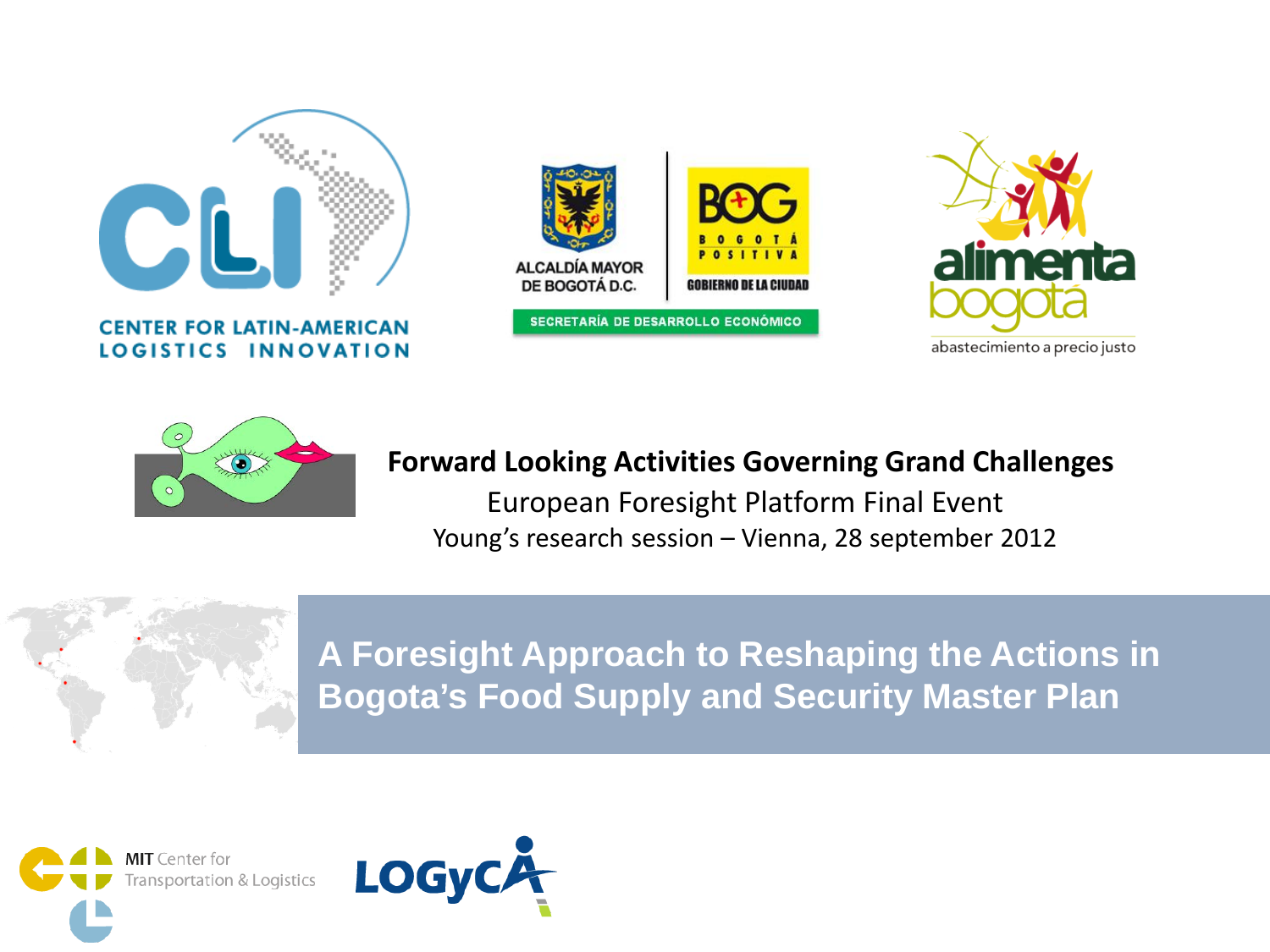

#### **Contents**



- 1. Overview
- 2. Foresight exercise
- 3. Future works

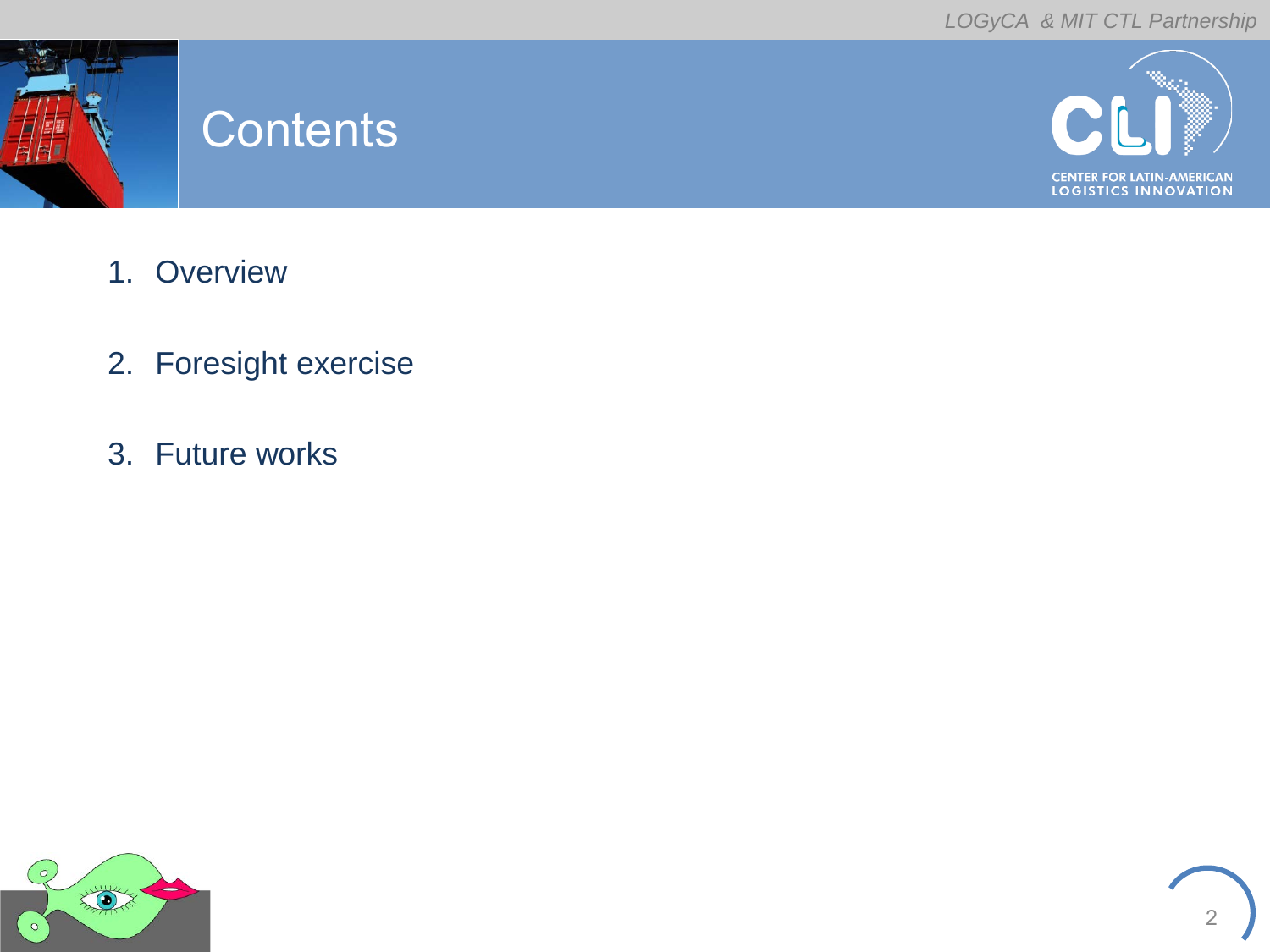

#### **Contents**



- 1. Overview
- 2. Foresight exercise
- 3. Recommendations

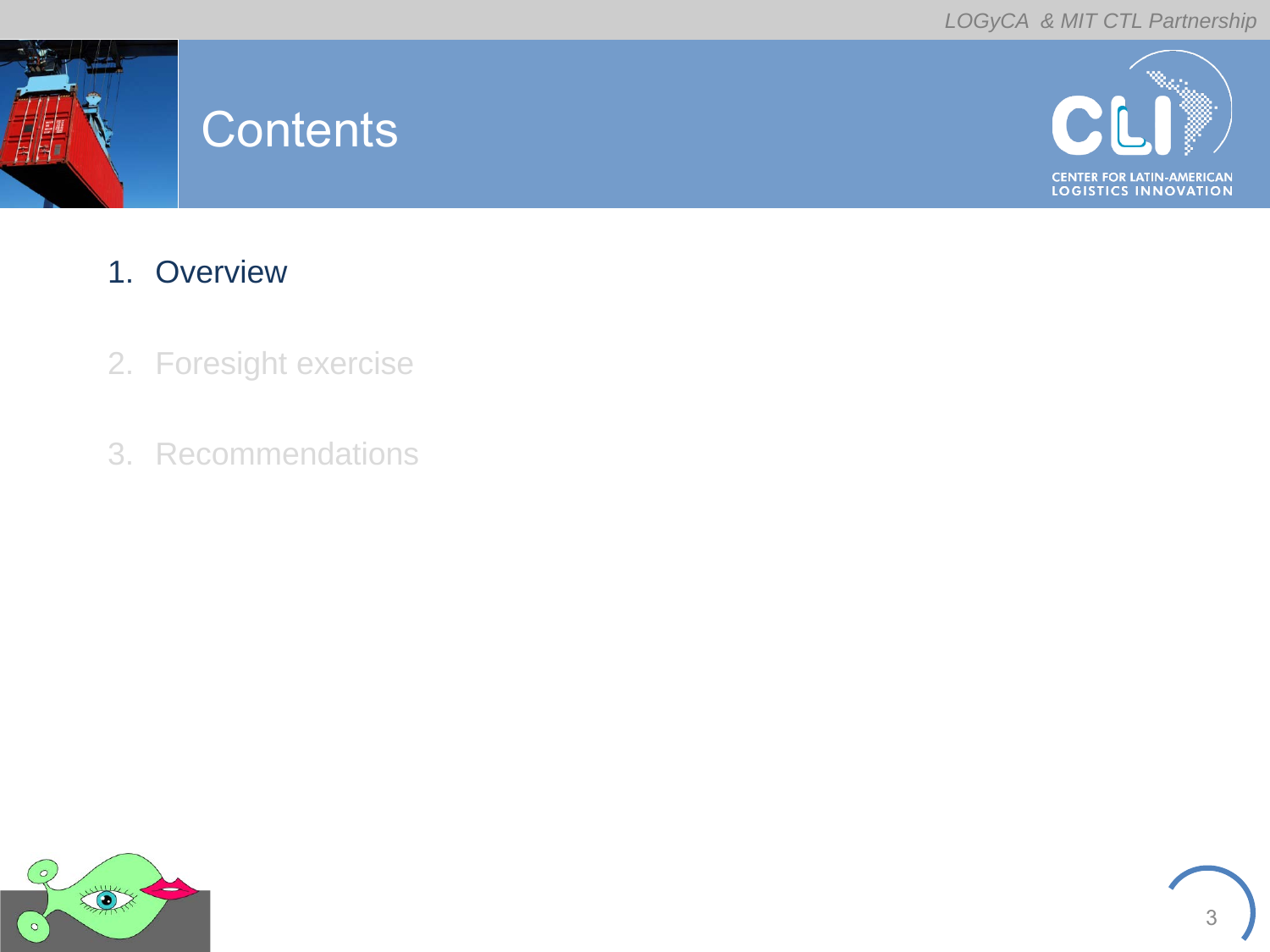

### Overview: Bogotá







**Population:** 7,155,052 (2008) **Area:** 1,587 km² **Elevation**: 2.625 m **HDI**: 0.904

#### **Source**: www.bogota.gov.co

 $\circ$ 

 $\sum_{i=1}^{\infty}$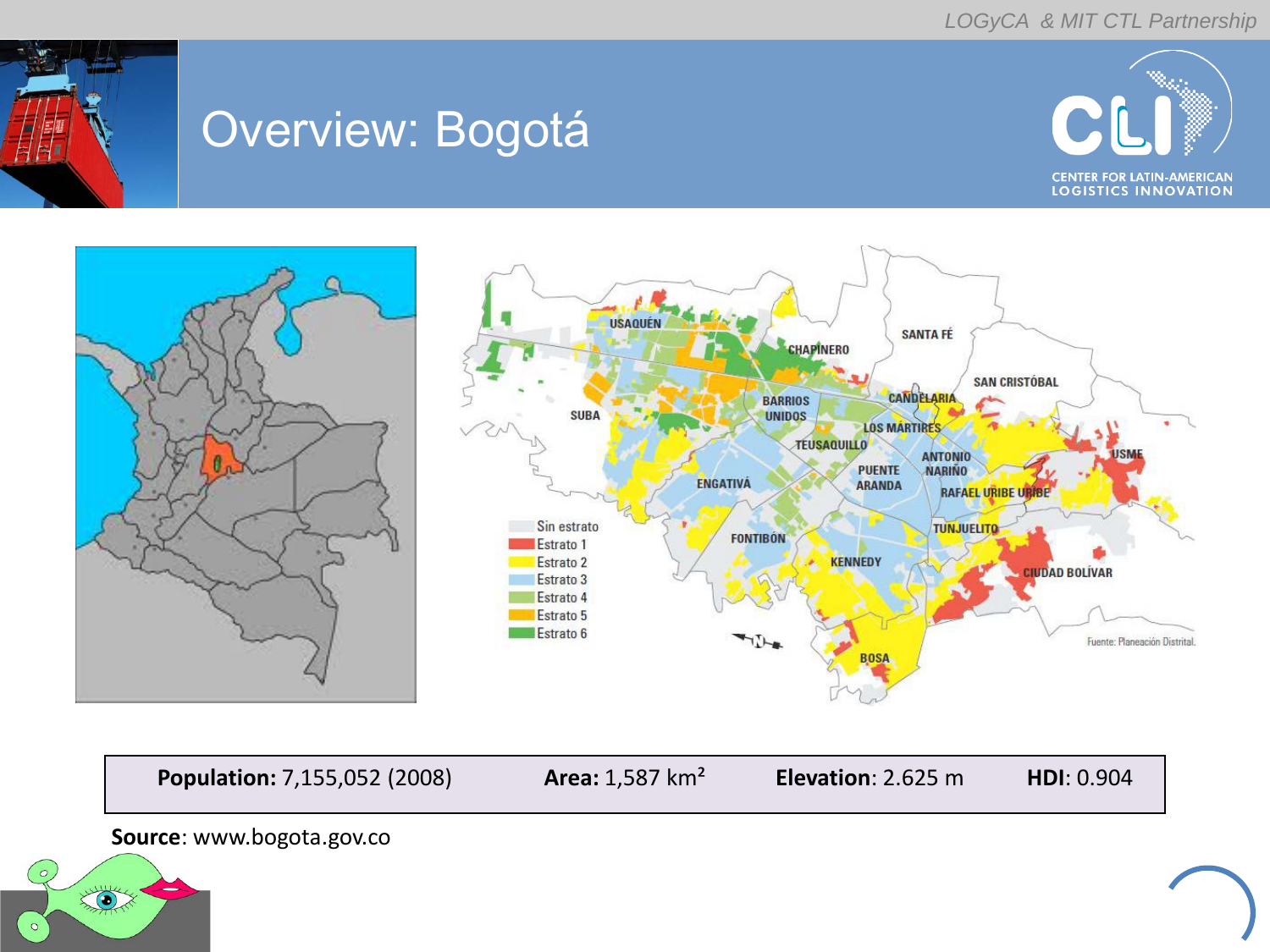

# 1. Overview: Nutrition in Bogotá



• *Low nutrition levels of the population:* The inhabitatns presented low consommation levels of basic food products in 2003 with regard to an ideal diet.

| <b>Product</b>  | <b>Consumed tons per day</b> | <b>Expected tons per day</b> | Gap %   |
|-----------------|------------------------------|------------------------------|---------|
| Dairy products  | 1.717                        | 2.059                        | 19.9%   |
| Meat and pulses | 716                          | 1.354                        | 89.1%   |
| Vegetables      | 282                          | 1.267                        | 349.3%  |
| <b>Fruits</b>   | 308                          | 4.831                        | 1468.5% |
| Fat oils        | 100                          | 475                          | 375.0%  |
| <b>Sugars</b>   | 329                          | 673                          | 104.6%  |
| Cereal          | 2.112                        | 4.039                        | 91.2%   |
| Condiments      | 181                          | 515                          | 184.5%  |
| <b>Total</b>    | 5.745                        | 15.213                       | 164.8%  |

Note: Expected tons per day were calculated on the basis of a set of products of 1921 grams and 2307 calories. **Source**: Food Supply and Security Master Plan Technical Support Document – Consortium CPT-CIPEC 2004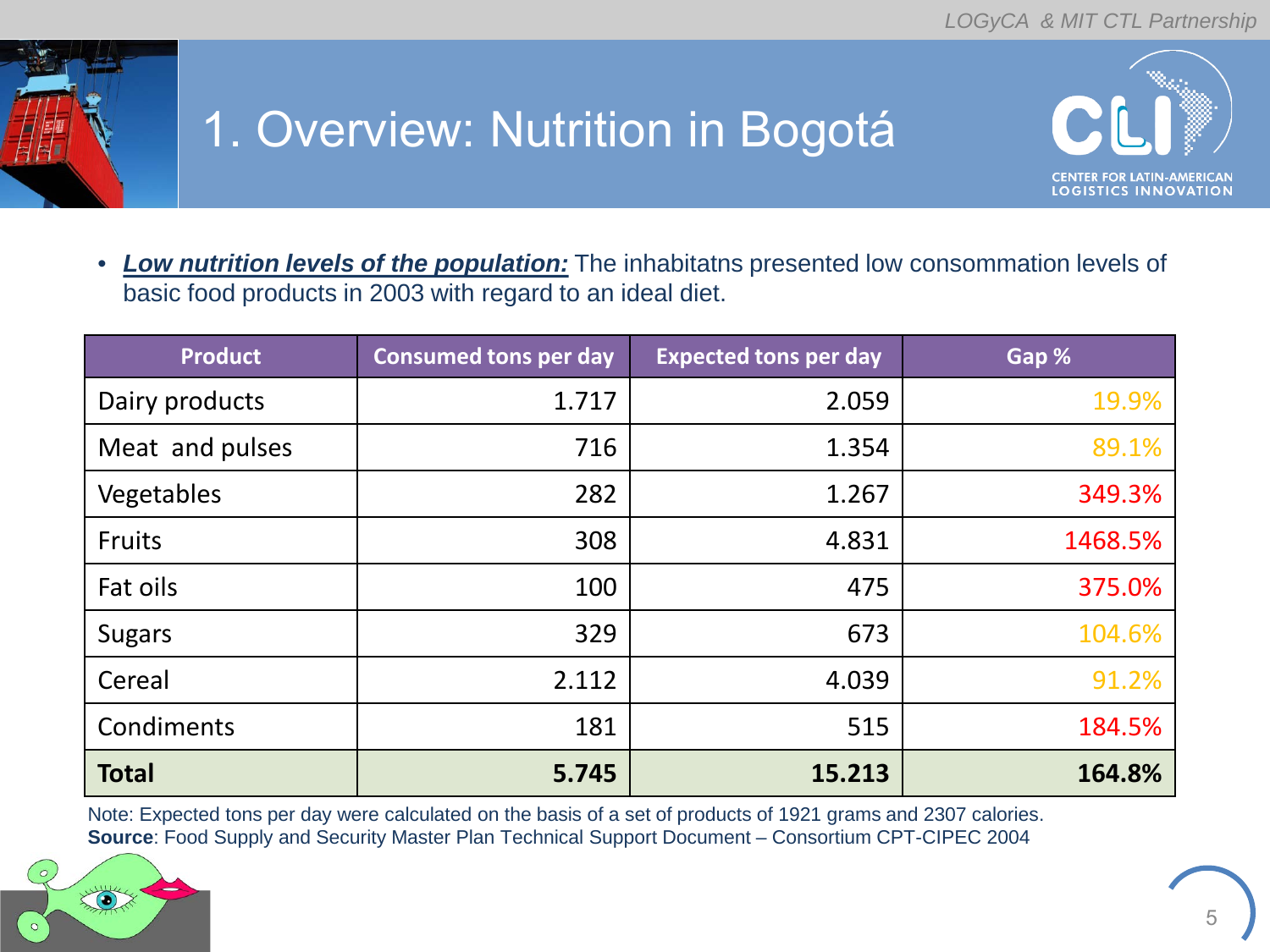

# 1.1 Supply chain stakeholders and costs

**CENTER FOR LATIN-AMERICAN LOGISTICS INNOVATION** 

*High supply costs:* due to several actors and defficient management causing "*high costs and loss*".



**Source**: Food Supply and Security Master Plan Technical Support Document – Consortium CPT-CIPEC 2004

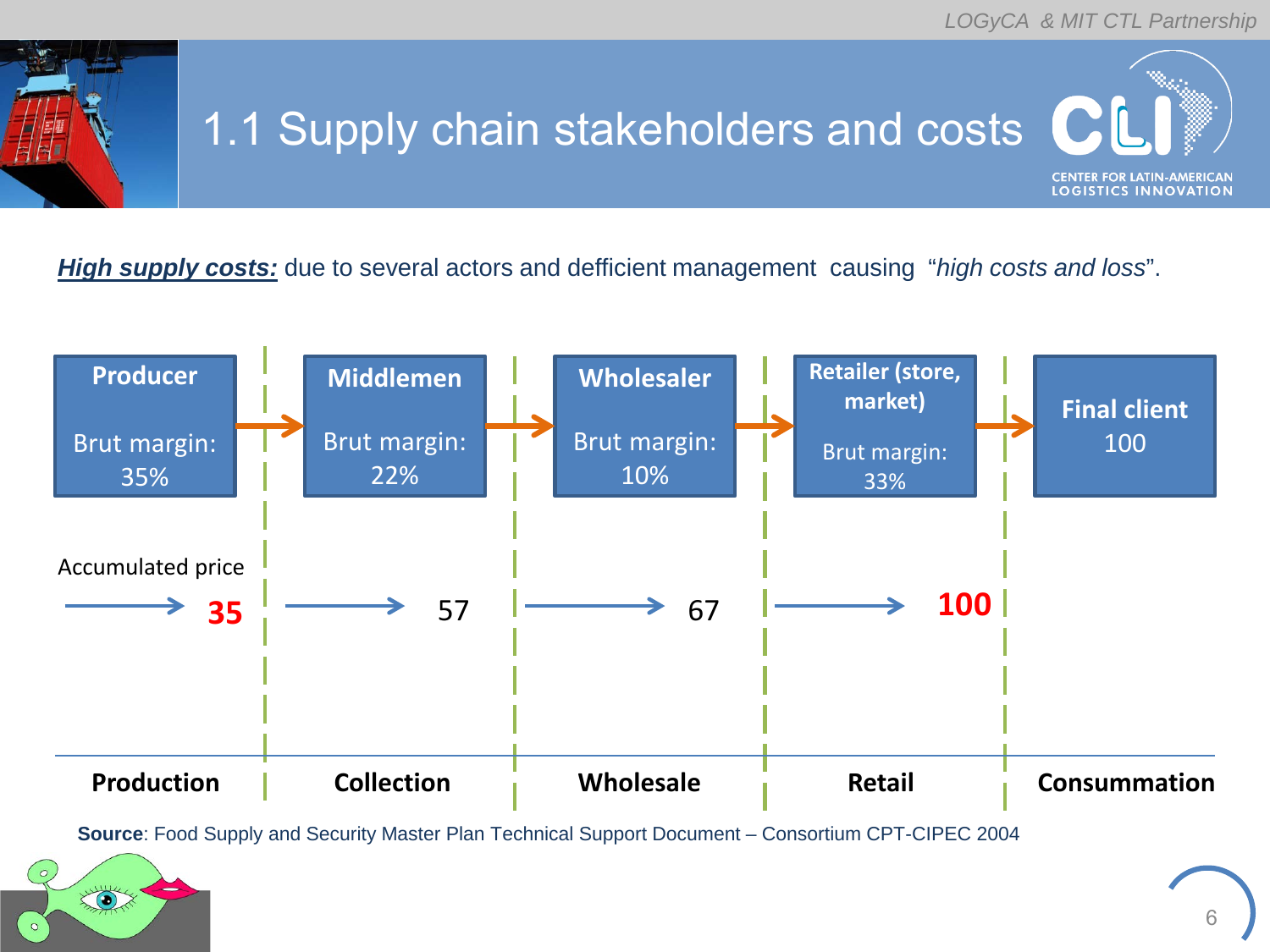

#### 1.1 Supply chain stakeholders and costs





26,000 producers

1,800 middlemen 4,800 wholesalers 135,000 stores

7.5 Bogotans of different likings and budgets

**Source**: Food Supply and Security Master Plan Technical Support Document – Consortium CPT-CIPEC 2004

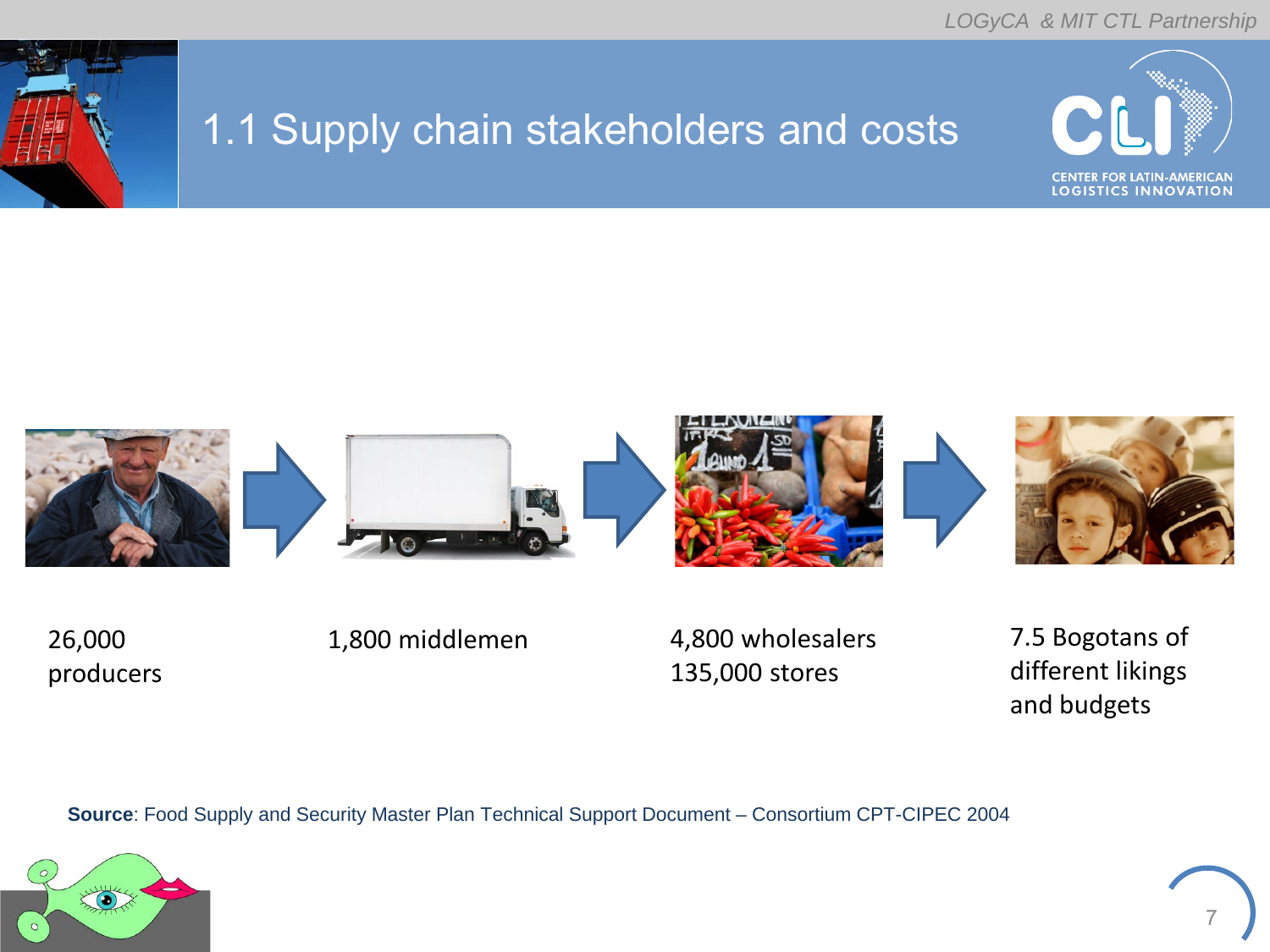

#### 1.2 Schema of fruits and vegetables' flow







**Source**: Food Supply and Security Master Plan Technical Support Document – Consortium CPT-CIPEC 2004

8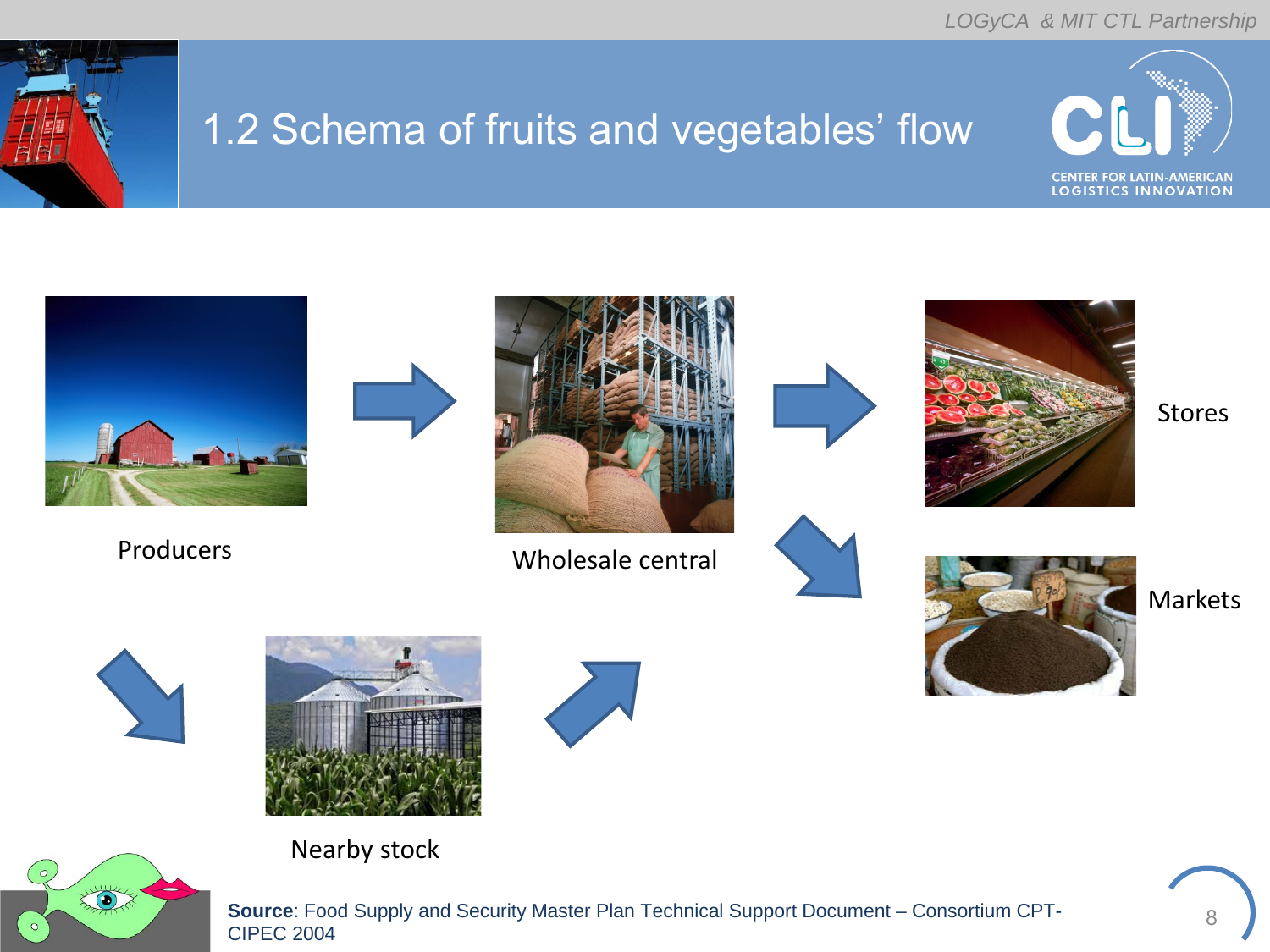

#### 1.3 Food Supply and Security Master Plan



#### **Objective Community Community Community Proposal**



abastecimiento a precio justo

**Source**: Documents Alimenta Bogotá

To create a new supply system which articulates*, the offer and demand.*

*- Informatic platform* -*Logistics platforms*

In order to facilitate the flow of products.



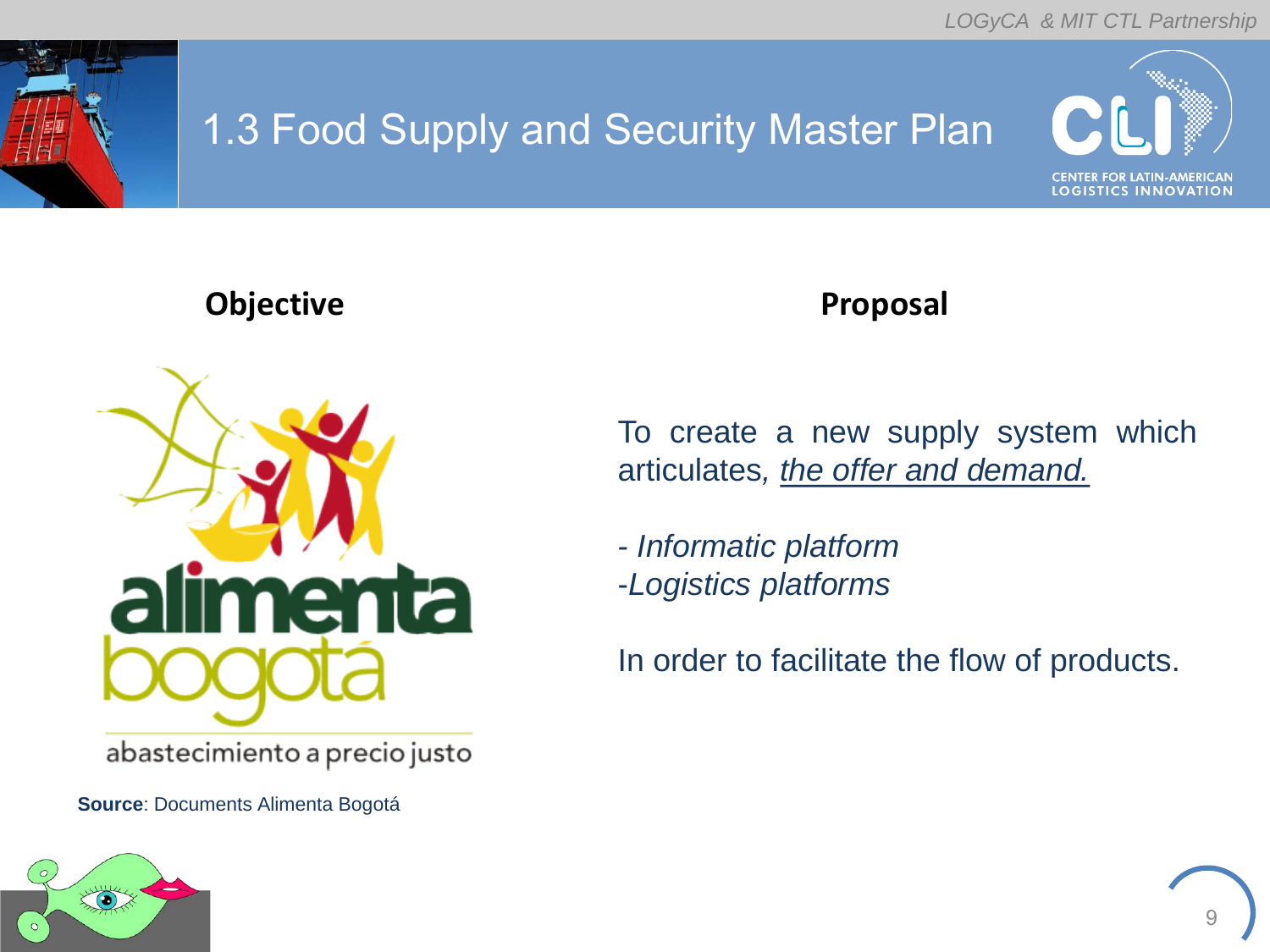

#### 1.4 Schema proposed of fruits and vegetables' flow



#### Nearby stock









Logistic platforms







Producers

Informatic platform



**Source**: Food Supply and Security Master Plan Technical Support Document – Consortium CPT-CIPEC 2004

10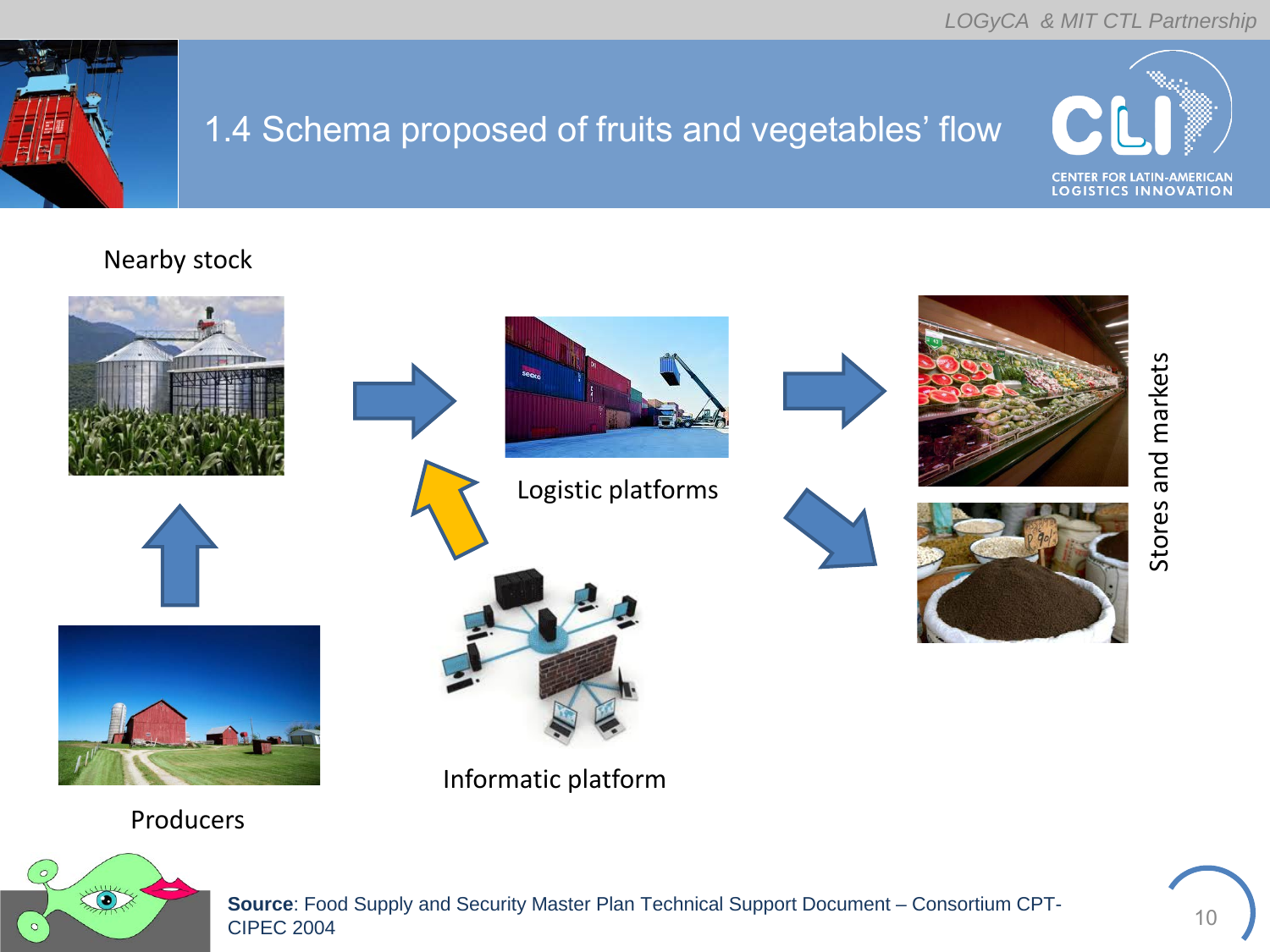

### 1.5 Wrap-up



• To **improve** nutrition levels of the **inhabitants**, specially in the food groups presenting more deficit.

• To **reduce costs** along the supply chain by eliminating steps and stakeholders that don't add value.

• To **introduce a new local distribution** schema based in **alliances** among producers and storekeepers, **logistics** and **informatic platforms**.

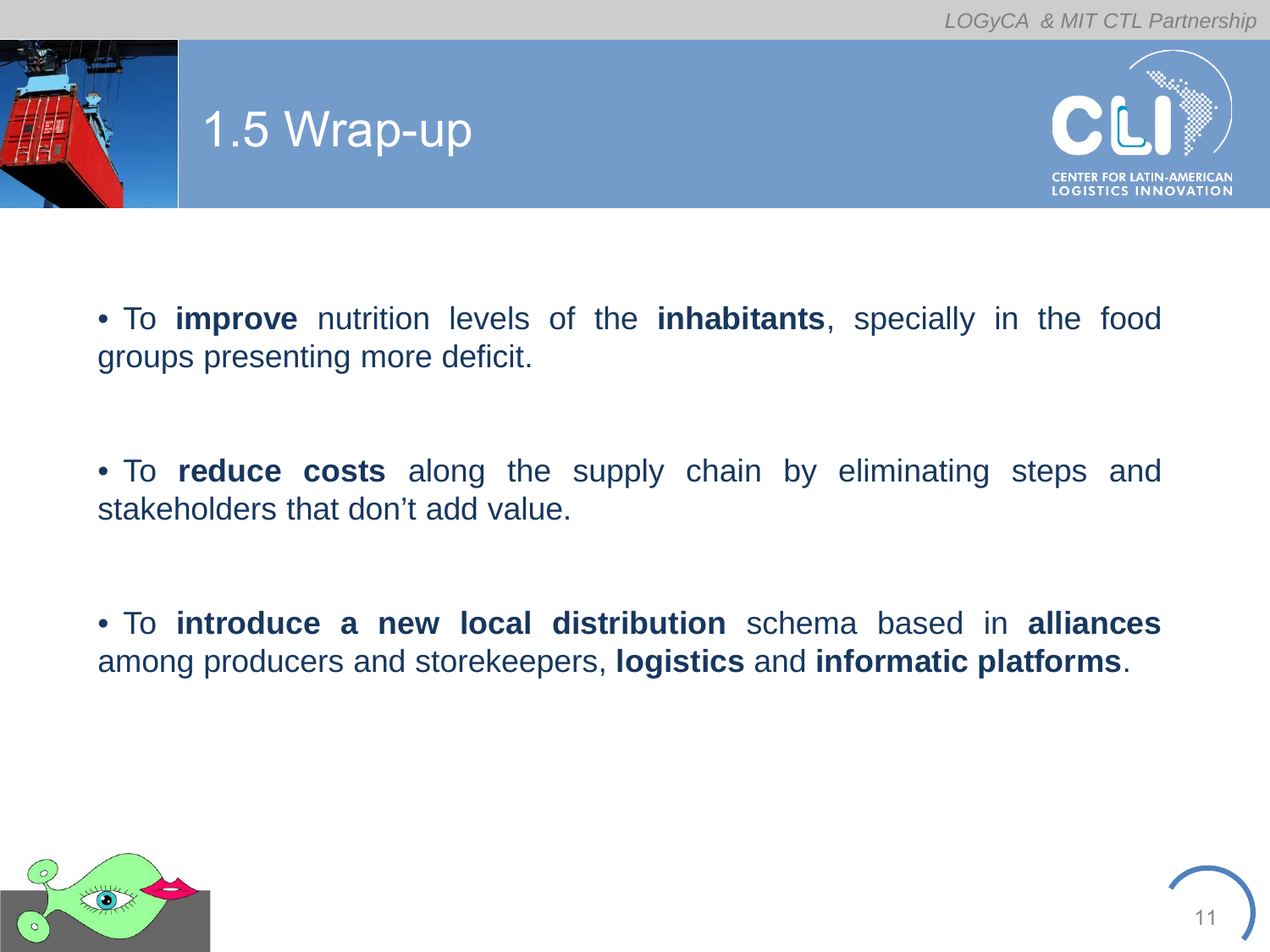

#### Agenda



- 1. Overview
- 2. Foresight exercise
- 3. Recommendations

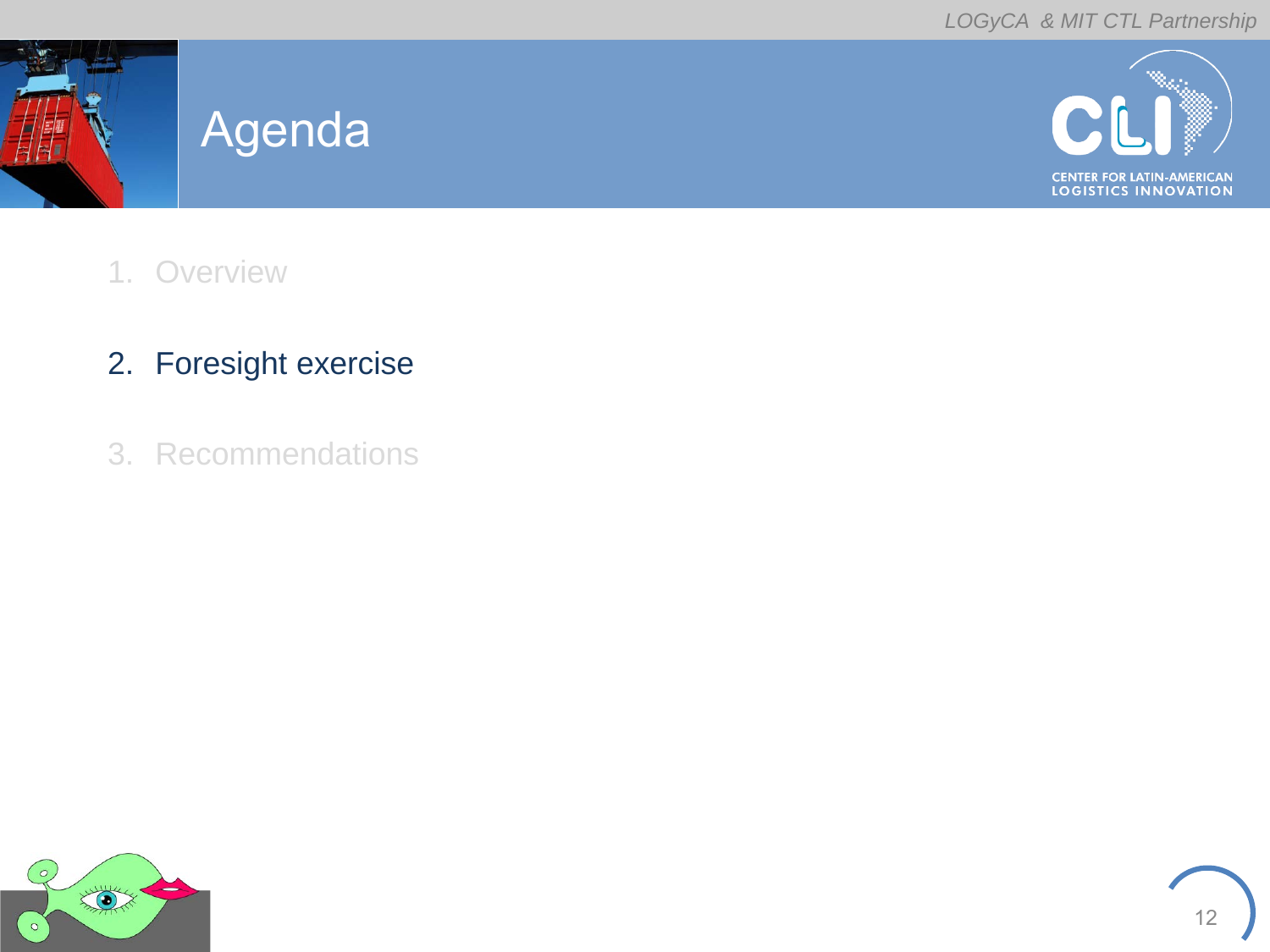

## 2.Objectives of the project



- *To increase the understanding of the supply dynamics of Bogota by analysing the supply chain of 5 fruits, vegetables and tubers (Banana, Orange, Potato, Plantain and Tomato).*
- *To create a tool which allows government to make decisions on the supply of fruits and vegetables in the city.*



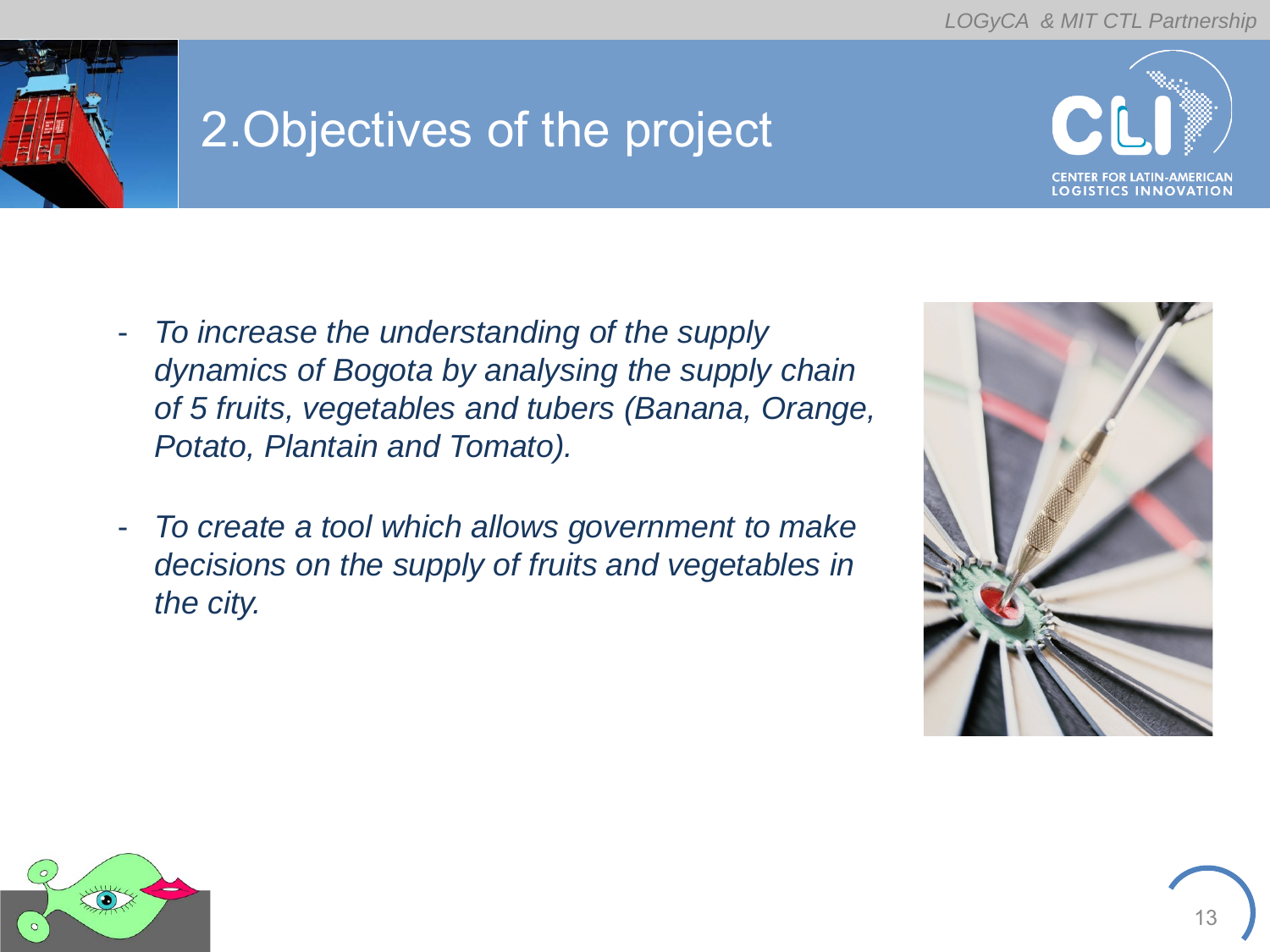

### 2. Foresight exercise







**Adapted from**: Miles 2002, Popper 2008



14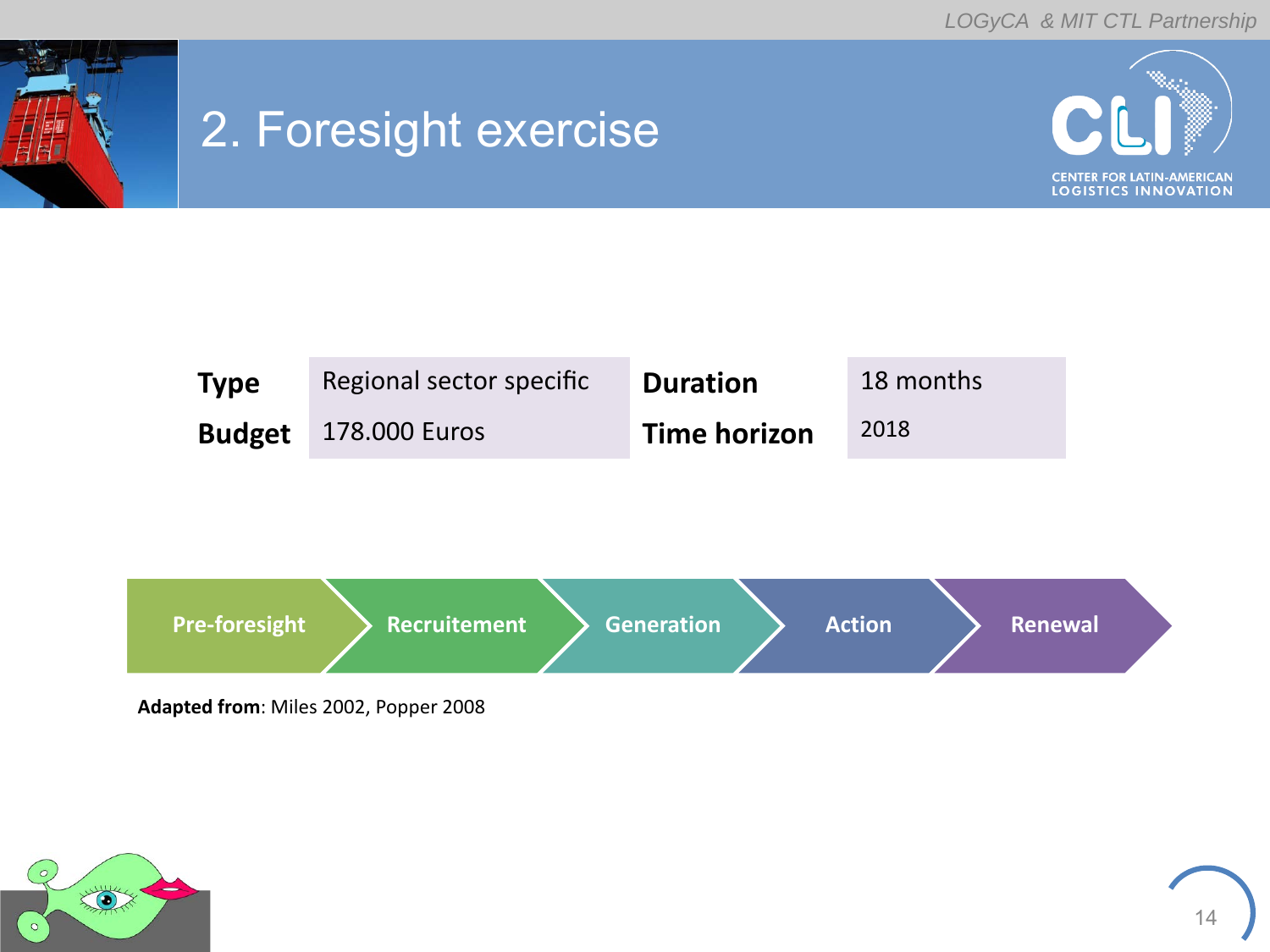

### 2. Foresight exercise



| 2.1 Pre-foresight                                                                                                                                                                                | 2.2Recruitement                                                                                                                                                                                                                                    | 2.3Generation                                                                                                                                                                   | 2.4 Action                                                                                                                               | 2.5 Renewal                                                                                |
|--------------------------------------------------------------------------------------------------------------------------------------------------------------------------------------------------|----------------------------------------------------------------------------------------------------------------------------------------------------------------------------------------------------------------------------------------------------|---------------------------------------------------------------------------------------------------------------------------------------------------------------------------------|------------------------------------------------------------------------------------------------------------------------------------------|--------------------------------------------------------------------------------------------|
| <b>Characteristics</b><br>-Context: Bogotá,<br>Colombia<br>-Domain: Food<br>industry<br>-Territorial: Sub<br>national<br><b>Methods</b><br>-Literature review<br>-System dynamics<br>-Interviews | <b>Actors</b><br>-247 storekeepers<br>-15 experts on trade<br>and production<br>-5 industry experts<br>-5 people from SDDE<br>-MIT-CTL researchers<br><b>Supply chain</b><br>actors<br>Producer, middlemen,<br>wholesaler, retailer<br>and client. | <b>Variables definition</b><br>-Trade channels<br>-Prices<br>-Stakeholders' profit<br>-Consummation<br>variations<br><b>Model flows</b><br>Creation of a 900<br>variables model | <b>Evaluation of impacts</b><br>on small producers<br>and stores<br>Recommendation to<br>the FSSMP<br>Scenarios and<br>possible outcomes | Consistency<br>information<br>Proposal of revision du<br><b>FSSMP</b><br>Model improvement |

XXXX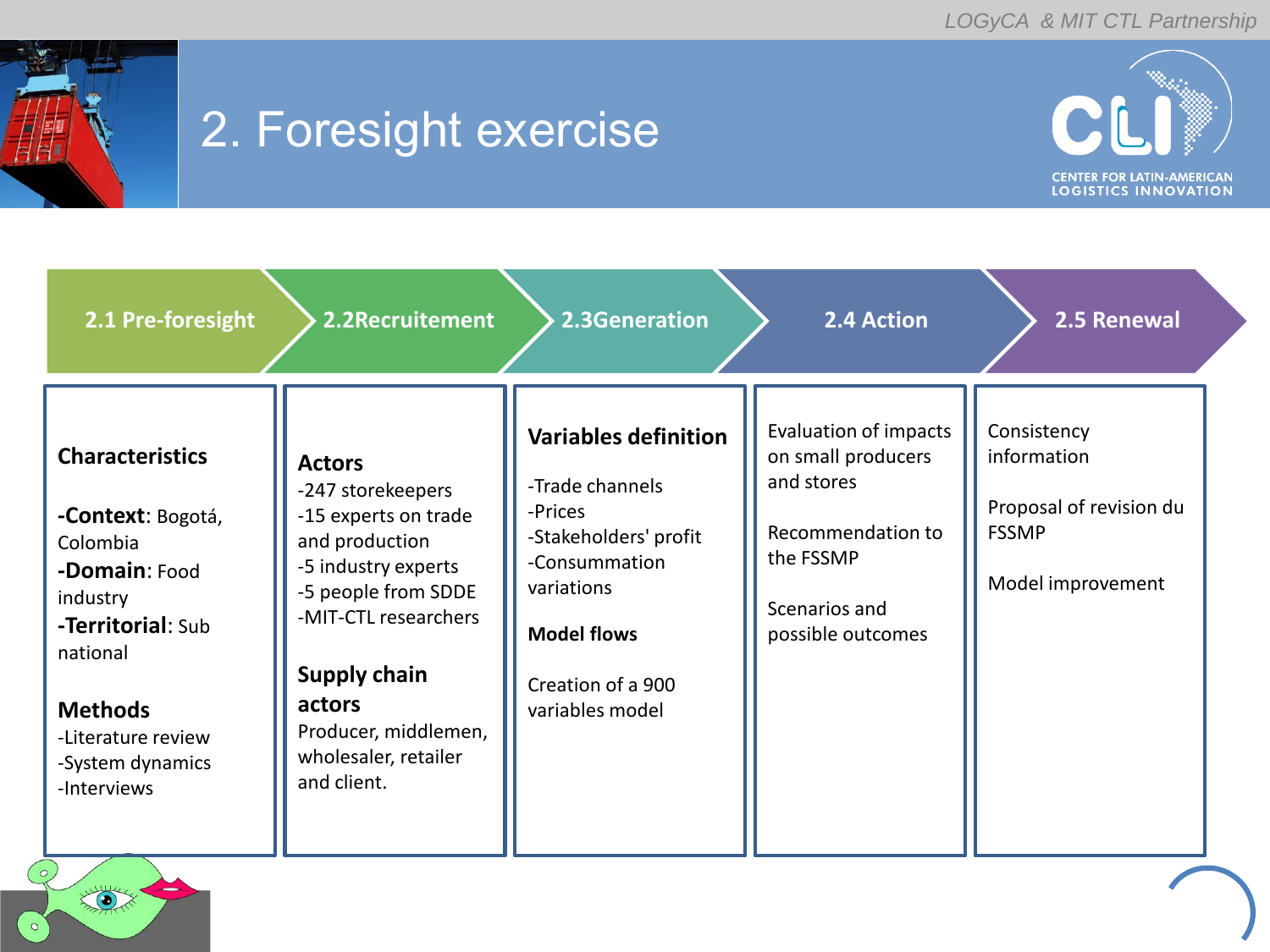

### 2.3 Generation: Product flows



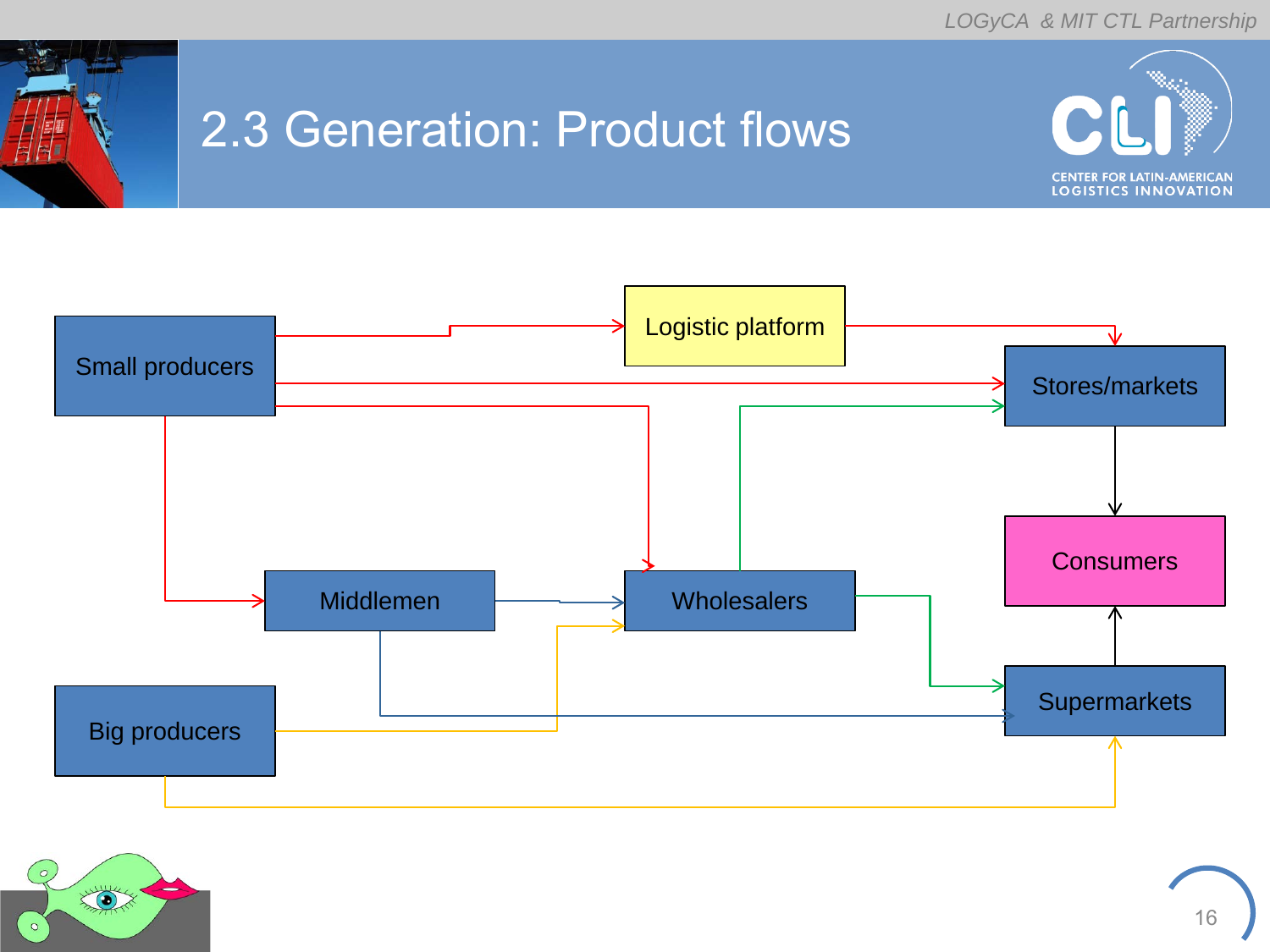

### 2.3 Generation: Money flow



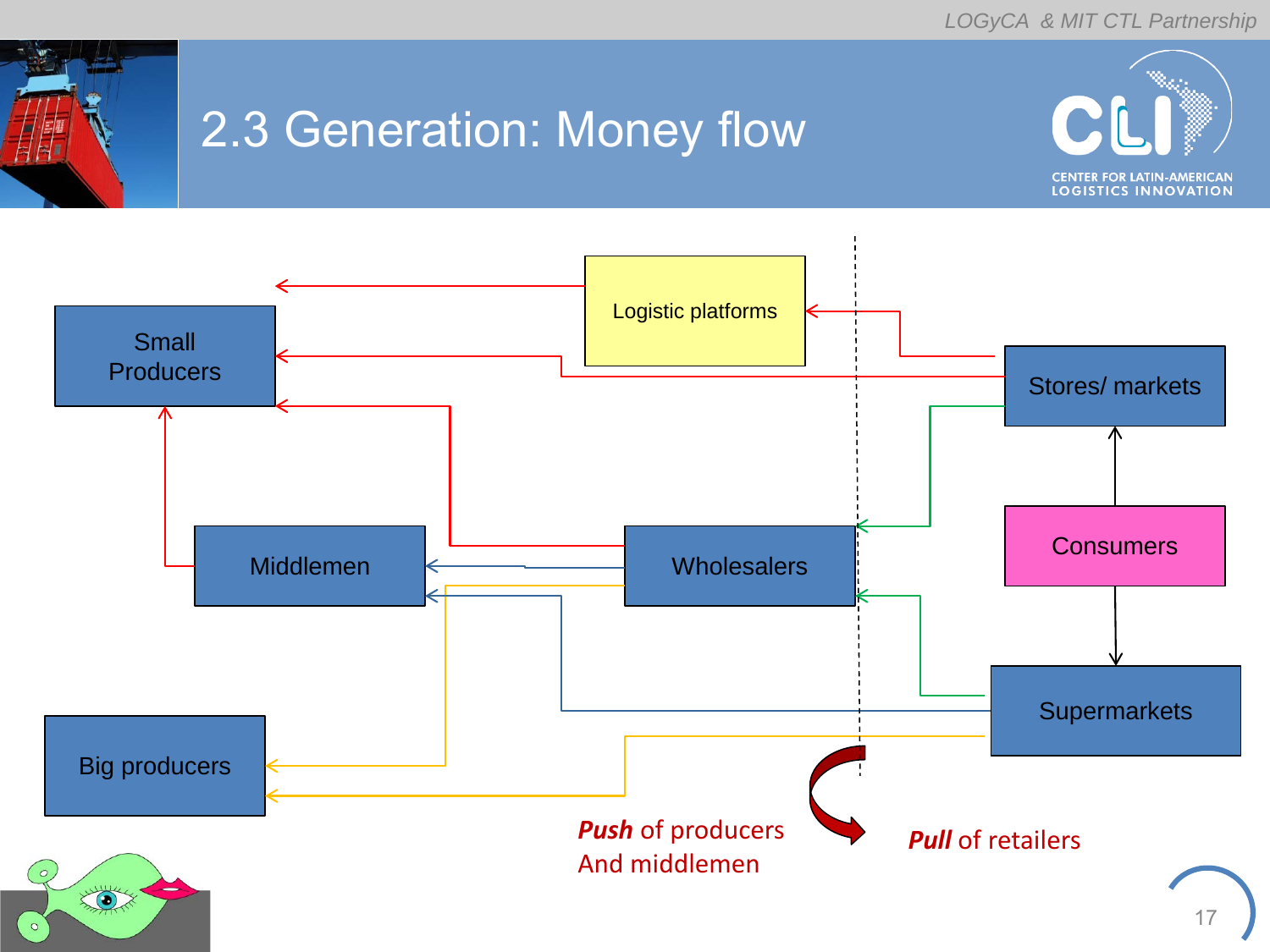

 $\left( \bullet \right)$ 

# 2.3 Generation: Information flow





*Purchase price (dir. Left) and offer (dir. Right) Demand (dir. Left.) and Sale price (dir. Right)*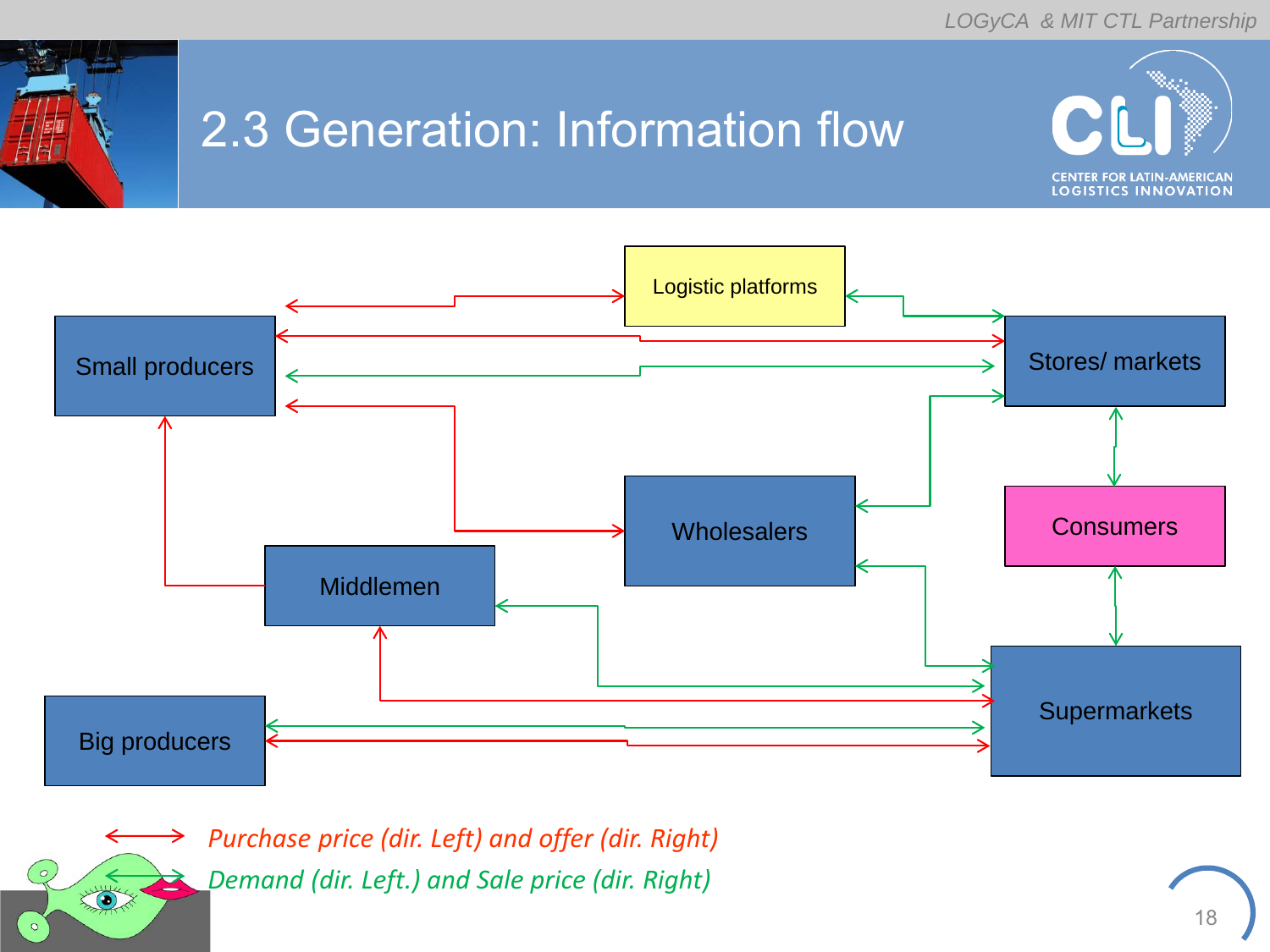

# 2.4 Action: Scenarios



#### **Scenario 1**: *Impact of producers' associations on the supply system*

|                                       | Assoc. Producers |        |        |          |        |  |
|---------------------------------------|------------------|--------|--------|----------|--------|--|
| Variable                              | <b>Banana</b>    | Orange | Potato | Plantain | Tomato |  |
| Produit offer to platform             | 0,00             | 0,00   | 0,00   | 0,00     | 0,00   |  |
| Produit offer to stores (direct)      |                  |        |        |          |        |  |
| Produit offer to middlemen            |                  |        |        |          |        |  |
| Produit offer to wholesalers          |                  |        |        |          |        |  |
| Storekeepers purchases to platforms   |                  |        |        |          |        |  |
| Storekeepers purchases to producers   |                  |        |        |          |        |  |
| Storekeepers purchases to wholesalers |                  |        |        |          |        |  |
| Sales to stores                       |                  |        |        |          |        |  |
| Sales to supermarkets                 |                  |        |        |          |        |  |
| Product average monthly profit        |                  |        |        |          |        |  |
| Stores average monthly profit         |                  |        |        |          |        |  |
| Supermarket average monthly profit    |                  |        |        |          |        |  |
| Wholesalers sale price                |                  |        |        |          |        |  |
| Stores sale price                     |                  |        |        |          |        |  |

•**Reduction in transportation costs and distribution of consolidation costs .**

•**Productivity increases for the banana, orange and potato supply chains**

•**Plantain and tomato supply chains do not present changes suggesting no benefits nor costs**

•Profit reduction in stores – *Sell other products to compensate loss.*

| svmbol |                             | <b>Meaning</b> |                         |
|--------|-----------------------------|----------------|-------------------------|
|        | Improvement by more than 5% |                | <b>Constant</b>         |
|        | Improvement by less than 5% |                | Decline by less than 5% |
|        | Decline by more than 5%     |                |                         |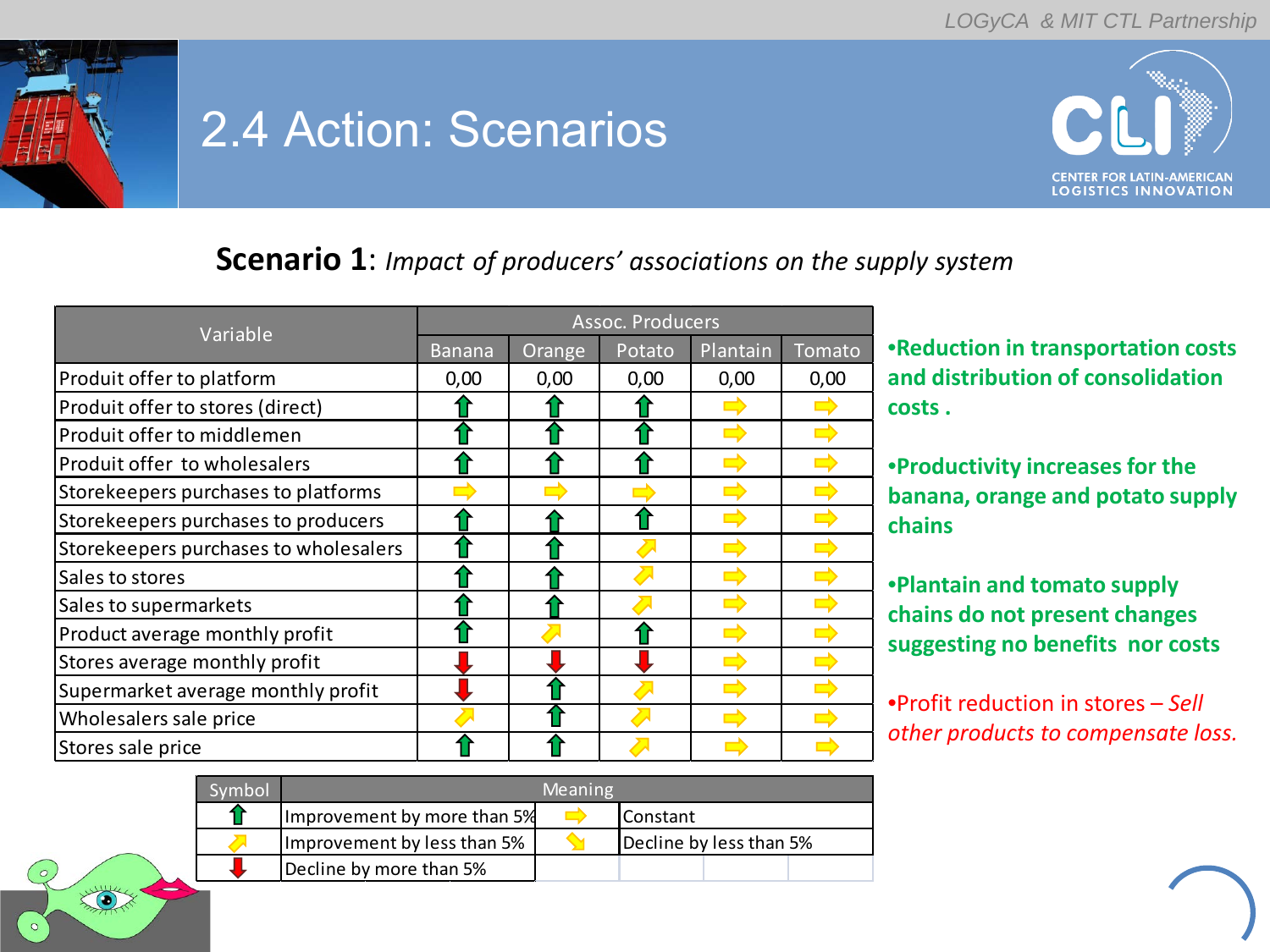

# 2.4 Action: Scenarios



#### **Escenario 2***: Impact of association of storekeepers on the supply system.*

| Variable                              | Assoc. Storekeepers |        |        |          |        |  |
|---------------------------------------|---------------------|--------|--------|----------|--------|--|
|                                       | <b>Banana</b>       | Orange | Potato | Plantain | Tomato |  |
| Produit offer to platform             | 0,00                | 0,00   | 0,00   | 0,00     | 0,00   |  |
| Produit offer to stores (direct)      |                     |        |        |          |        |  |
| Produit offer to middlemen            |                     |        |        |          |        |  |
| Produit offer to wholesalers          |                     |        |        |          |        |  |
| Storekeepers purchases to platforms   |                     |        |        |          |        |  |
| Storekeepers purchases to producers   |                     |        |        |          |        |  |
| Storekeepers purchases to wholesalers |                     |        |        |          |        |  |
| Sales to stores                       |                     |        |        |          |        |  |
| Sales to supermarkets                 |                     |        |        |          |        |  |
| Product average monthly profit        |                     |        |        |          |        |  |
| Stores average monthly profit         |                     |        |        |          |        |  |
| Supermarket average monthly profit    |                     |        |        |          |        |  |
| Wholesalers sale price                |                     |        |        |          |        |  |
| Stores sale price                     |                     |        |        |          |        |  |

•**Reduction in selection costs and products distribution.**

•**Storekeepers and consumers would obtain reduction in sale prices of all products.**

•Is it difficult to create an association schema where a central agent filters fruits and vegetables.

| Symbol | Meaning                           |  |                         |  |                         |
|--------|-----------------------------------|--|-------------------------|--|-------------------------|
|        | IImprovement by more than 5%      |  | Constant                |  | Decline by more than 5% |
|        | Ilmprovement by less than 5% $_1$ |  | Decline by less than 5% |  |                         |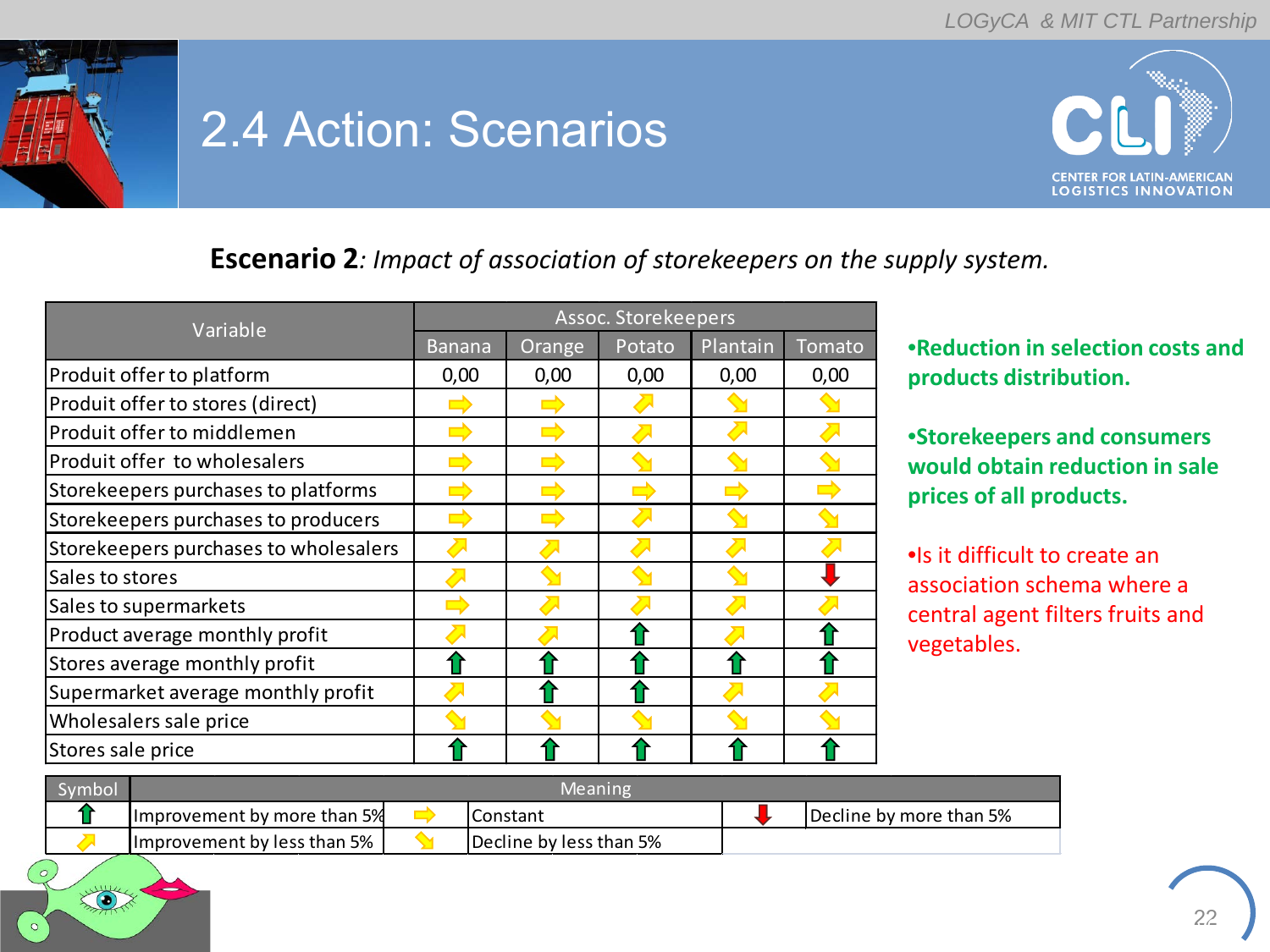

# 2.5 Action: Recommendations





Source: This research

- Every product has a specific dynamic to a demand, Analysis groups such as producer's volume and offer and supply extent.
- production place could be implemented in the model.

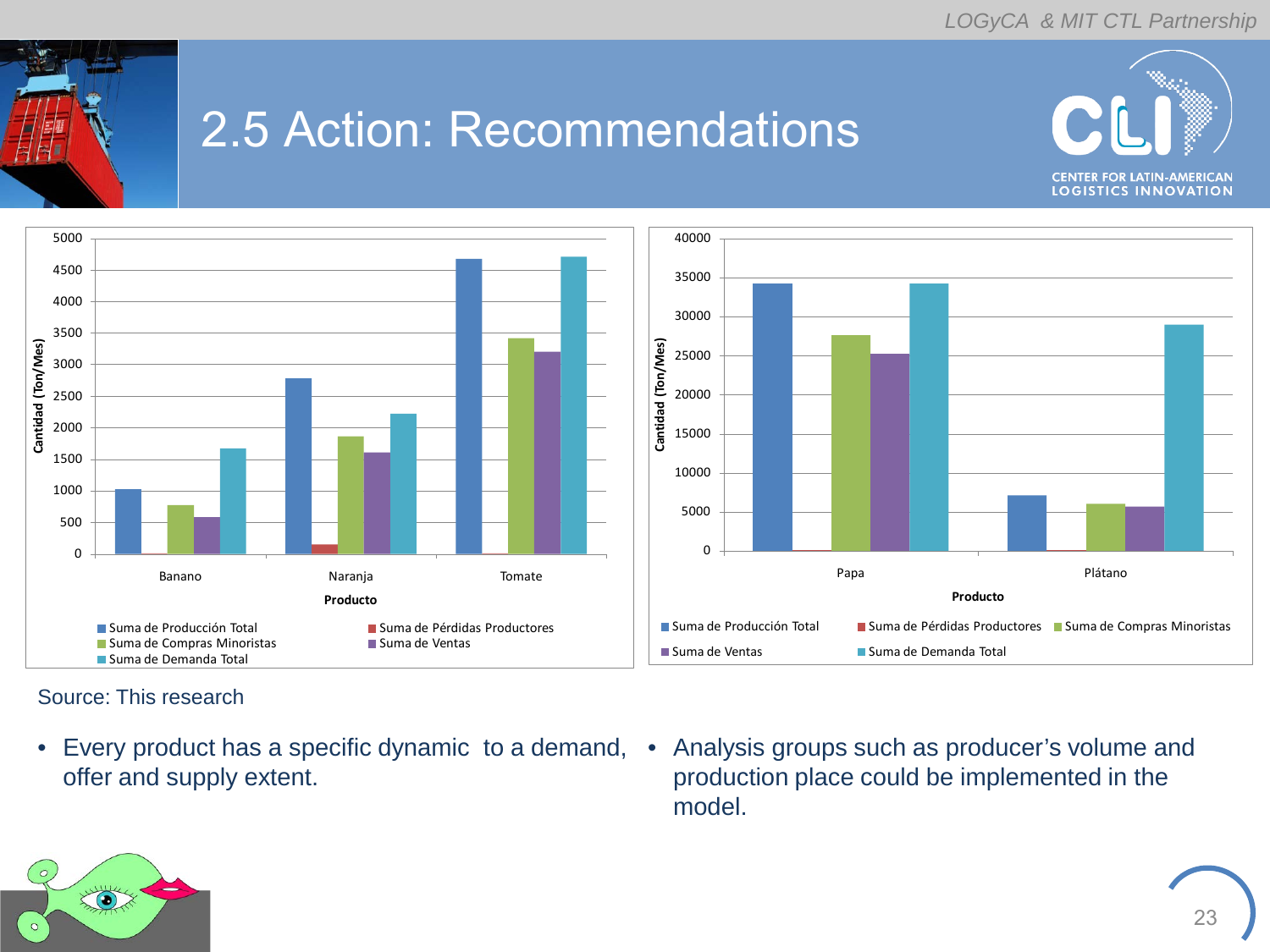

# 2.5 Renewal



#### **Recommendation 1:** To recognize and face differences among stakeholders



26,000 producers

1,800 middlemen 4,800 wholesalers 135,000 stores

7.5 Bogotans of different likings and budget

**Recommendation 2:** To study problematic of fruits and vegetables to a product extent.

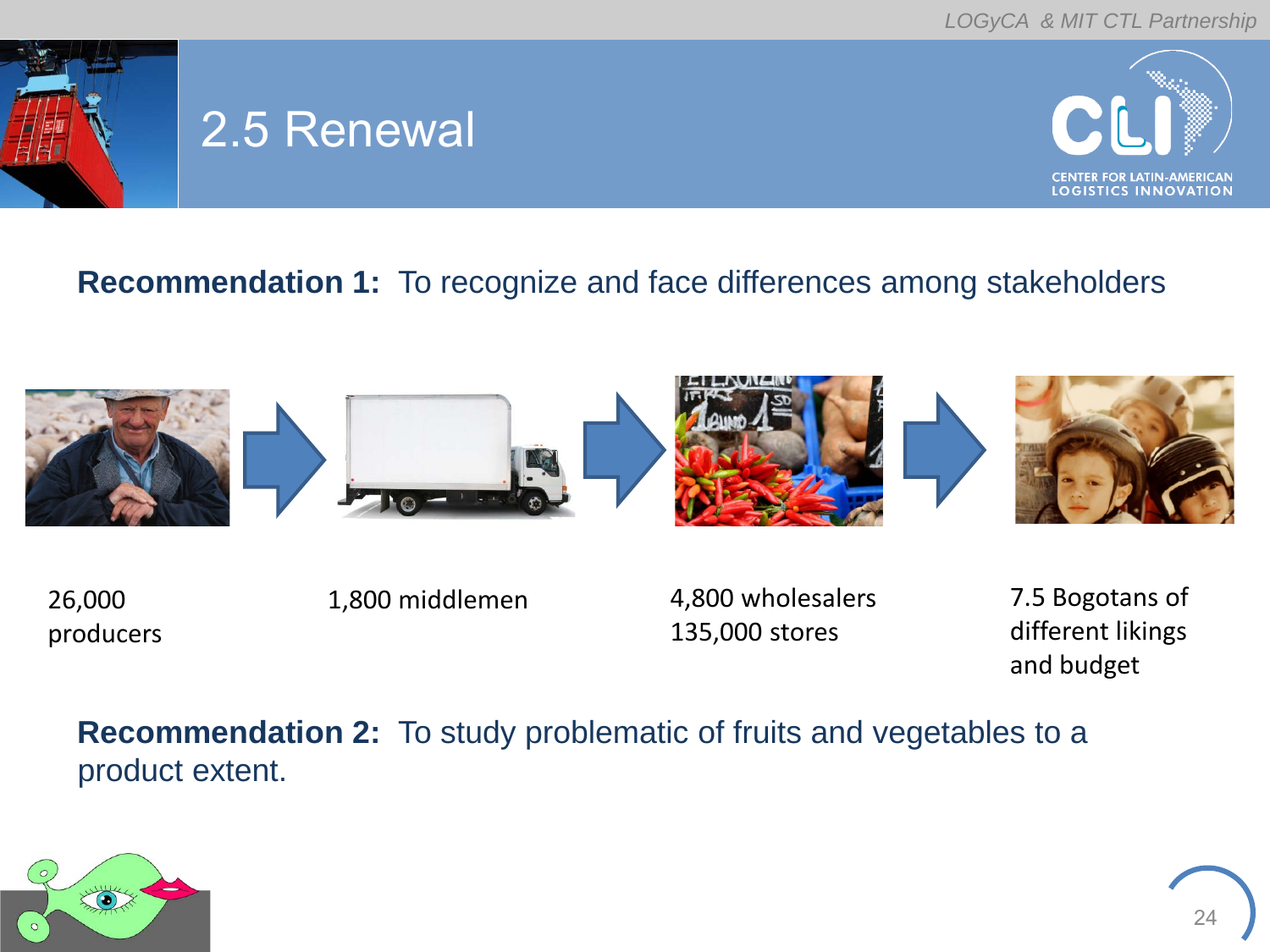

#### **Contents**



- 1. Overview
- 2. Foresight exercise
- 3. Future works